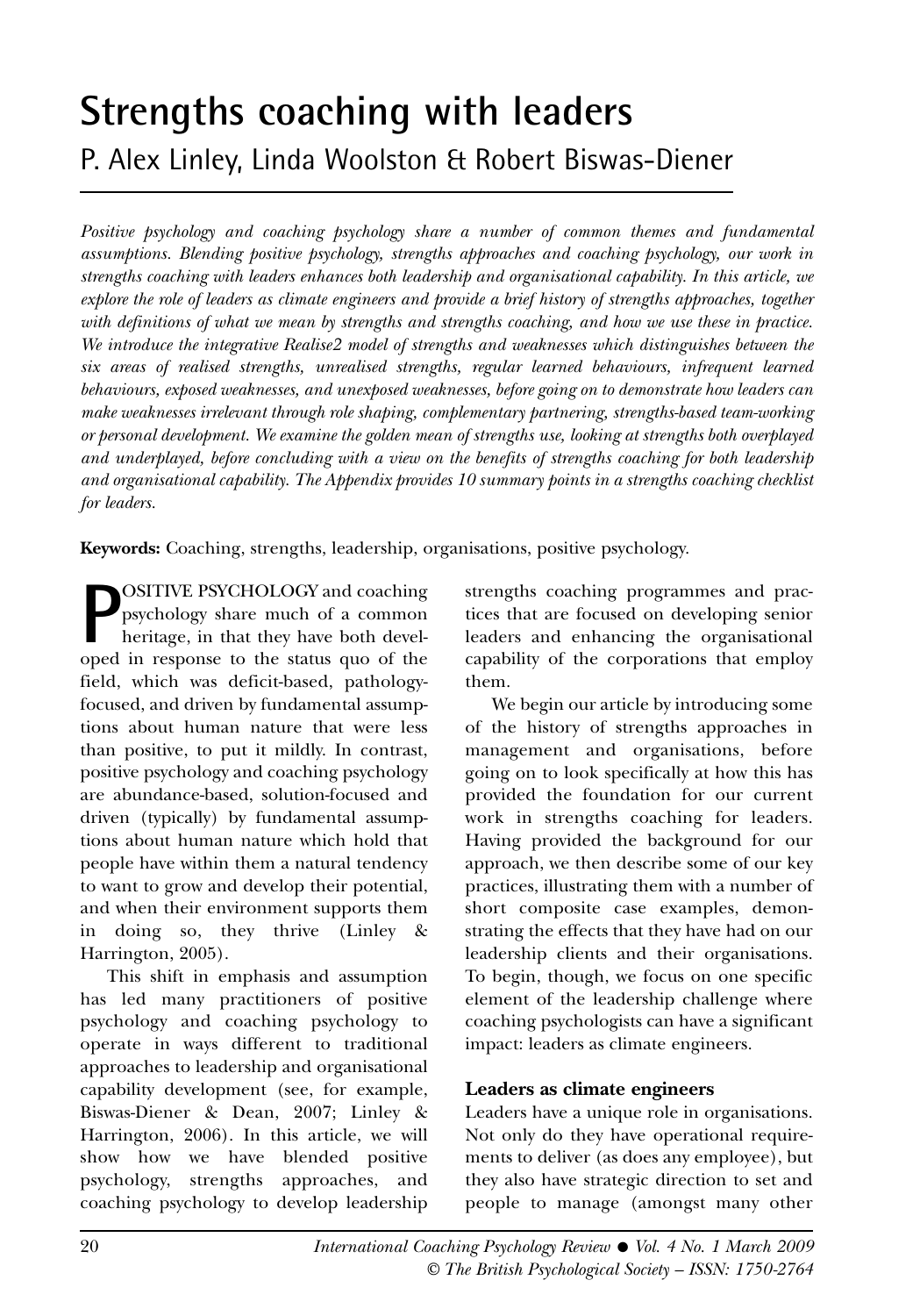things!). But one of the leadership roles and requirements that is often not recognised, let alone understood or developed in leaders, is their position as what might be called 'climate engineers.' Simply put, how leaders operate, what they pay attention to, how they respond to challenges and opportunities – in short, their attitudes and their behaviours – combine to hold great sway over the psychological climate that exists within the organisation (Hogan, 2007; Naumann & Bennett, 2000). This leadership shadow was recognised as long ago as the sixth century BCE, by the Chinese philosopher Lao Tsu (cited in O'Toole, 2008, p.70), who posited:

'A great nation is like a great man:

When he makes a mistake, he realizes it. Having realized it, he admits it.

Having admitted it, he corrects it.

He considers those who point out his

As his most benevolent teachers.

faults.

He thinks of his enemy as the shadow that he himself casts.'

Recognising this, we contend that leaders have a seminal role in creating a strengths culture in their organisations, and it is to this that much of our strengths coaching interventions have been targeted. These interventions have typically had a dual focus that is characteristic of strengths coaching (see below). First, the strengths coaching has focused on enabling leaders to recognise, identify and develop strengths in themselves and others. Second, it has focused on enabling leaders to enhance organisational capability through strengthspotting in their team and down their reporting line, and then allocating people and resources according to individual and collective strengths as they go about building strengths-based organisations more broadly.

Harnessing strengths at work makes sound business sense: the Corporate Leadership Council (2002), in a study of 19,187 employees from 34 countries across seven industries and 29 countries, using standardized measures of individual performance,

found that managers who operated with a strengths emphasis unlocked 36.4 per cent higher performance from their employees, whereas managers with a weakness emphasis unwittingly contrived to reduce their employees' performance by 26.8 per cent. And in our own work with Norwich Union and BAE Systems, we have seen substantial business bottom-line benefits through the adoption of strengths approaches (Smedley, 2007; Stefanyszyn, 2007).

## **A brief early history of strengths approaches**

Given the fanfare which is now starting to be accorded strengths-based ways of working, one could easily be forgiven for believing that strengths research and applications only began with the advent of positive psychology, or at least not before the pioneering work of Donald Clifton at The Gallup Organization – especially since in the last few years more than two million people have completed either the Clifton StrengthsFinderTM (www.strengthsfinder.com; Clifton & Anderson, 2002; Rath, 2007), the VIA Inventory of Strengths (www.viastrengths.org), developed by Peterson and Seligman (2004), or the Inspirational Leadership Tool (www.inspiredleadership.org.uk), developed by the British DTI (Department of Trade and Industry) and Caret, a management consultancy (see Morris & Garrett, in press). The Clifton StrengthsFinderTM and the Inspirational Leadership Tool use an ipsative approach to assess 34 and 18 strengths respectively, whereas the VIA Inventory of Strengths uses a normative approach to assess 24 character strengths (for the VIA-IS norm data for the UK population, see Linley et al., 2007). Both StrengthsFinder™ and the VIA Inventory of Strengths typically report back one's 'top five' strengths, whereas the Inspirational Leadership Tool reports back on all 18 characteristics.

Notwithstanding this recent growth of interest, strengths approaches have existed explicitly in the management literature for more than 60 years, beginning – as far as our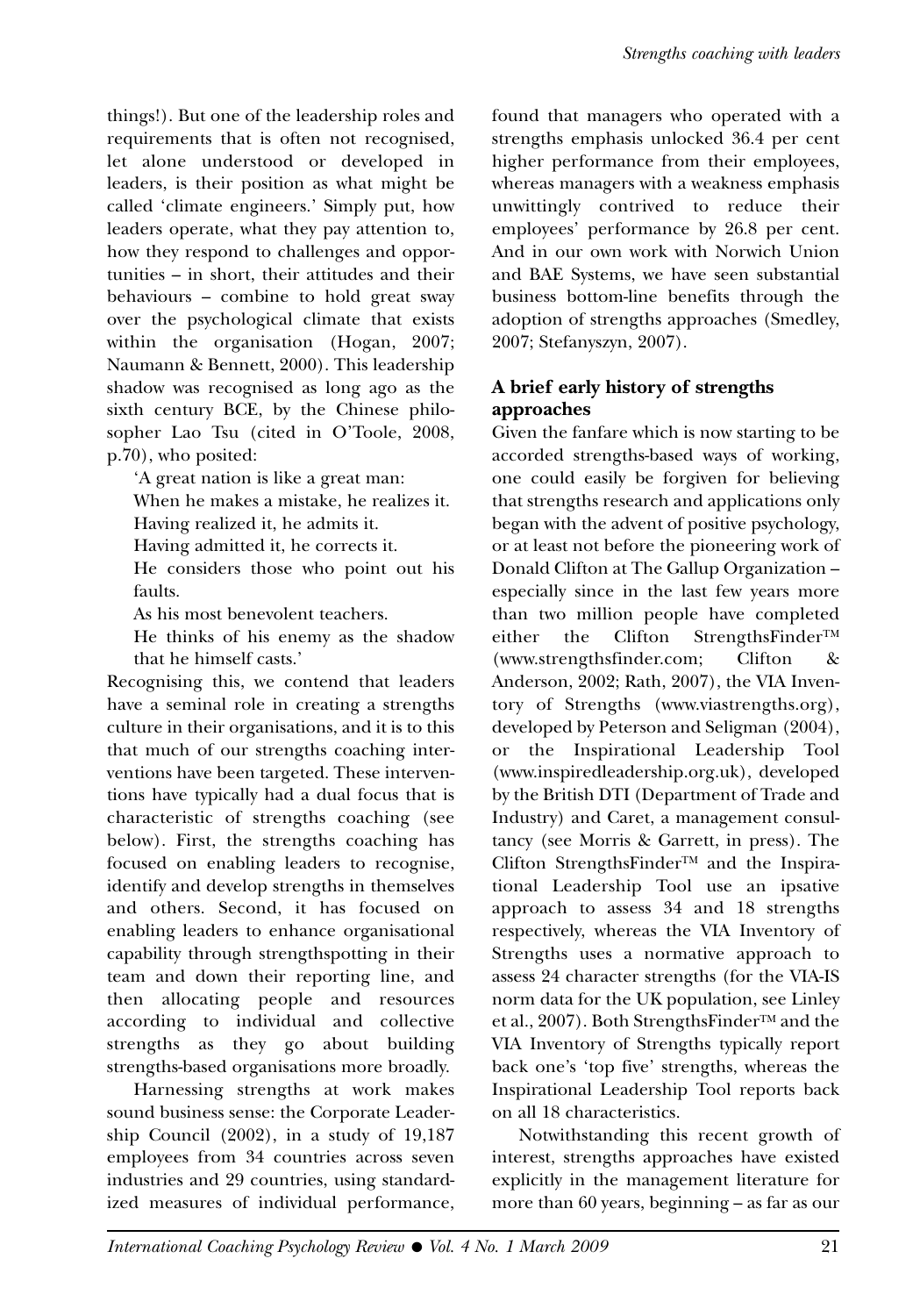historical researches have been able to establish so far – with the seminal work of Bernard Haldane (1911–2002), who went on to become a legendary figure in career development circles, but sadly (at least as far as we have been able to establish), largely unknown and unacknowledged by later strengths and positive psychology researchers.

Writing in the *Harvard Business Review* in 1947, Haldane set out what he believed to be the core reason for people's lack of efficiency at work – which was that senior management and leadership were not sufficiently well equipped to identify the strengths, talents and aptitudes of their people:

'One of the reasons for this neglect and waste of manpower is that very few topmanagement men know and recognise the varieties and number of human aptitudes. Another is general lack of information on how these aptitudes combine to form personality and work patterns. A third reason is a failure to realise the results of misapplication or neglect of talents.' (Haldane, 1947, p.652).

Some 20 years after Haldane – but still over 40 years ago from today – Peter Drucker (1909–2005) picked up on this theme, positing that 'the unique purpose of organization is to make strength productive' (Drucker, 1967, p.60). Organisations were formed, Drucker contended, in order to make the whole more productive and valuable than the sum of its parts – by identifying and combining the strengths of different individuals in a way that made their weaknesses irrelevant:

'[Making] strength productive…cannot, of course, overcome the weaknesses with which each of us is so abundantly endowed. But it can make them irrelevant.'

Building on these illustrious forefathers, our work on strengths at the Centre for Applied Positive Psychology has been developing over the last decade, and it is to a closer exploration of strengths and strengths coaching in practice that we now turn, including a specific focus on how we build on Drucker's advice about using strengths to make weaknesses irrelevant – a concept we have developed through CAPP's Realise2 model, which goes beyond traditional strengths *identification* approaches, to differentiate between each of realised and unrealised strengths, regular and infrequent learned behaviours, and exposed and unexposed weaknesses, while also providing methodologies for the *applications* of strengths in a range of settings.

## **Defining strengths and strengths coaching**

When working with strengths and strengths coaching, it is important to be clear what one is talking about, and what we mean by strengths. We define a strength as a 'a preexisting capacity for a particular way of behaving, thinking, or feeling that is authentic and energising to the user, and enables optimal functioning, development and performance' (Linley, 2008, p.9). As our previous research and applications have demonstrated, people who use their strengths more are happier and more fulfilled, and feel as if they have more energy available to them (Govindji & Linley, 2007), they achieve their goals more effectively (Linley, 2003, 2008), they are more engaged (Harter, Schmidt & Hayes, 2002), and they perform better at work (Smedley, 2007; Stefanyszyn, 2007; Woolston & Linley, 2008). It is for all of these reasons that we promote strengths coaching as an effective, valueadding organisational intervention, and why Linley (2008, p.47) went so far as to propose that *'realising our strengths is the smallest thing we can do to make the biggest difference.'*

Our work on strengths coaching has similarly evolved in the context of our wider applications of positive psychology and strengths with organisations and individuals. Writing in the *Encyclopaedia of Positive Psychology*, Dominic Carter and Nicky Page (in press), noted how strengths coaching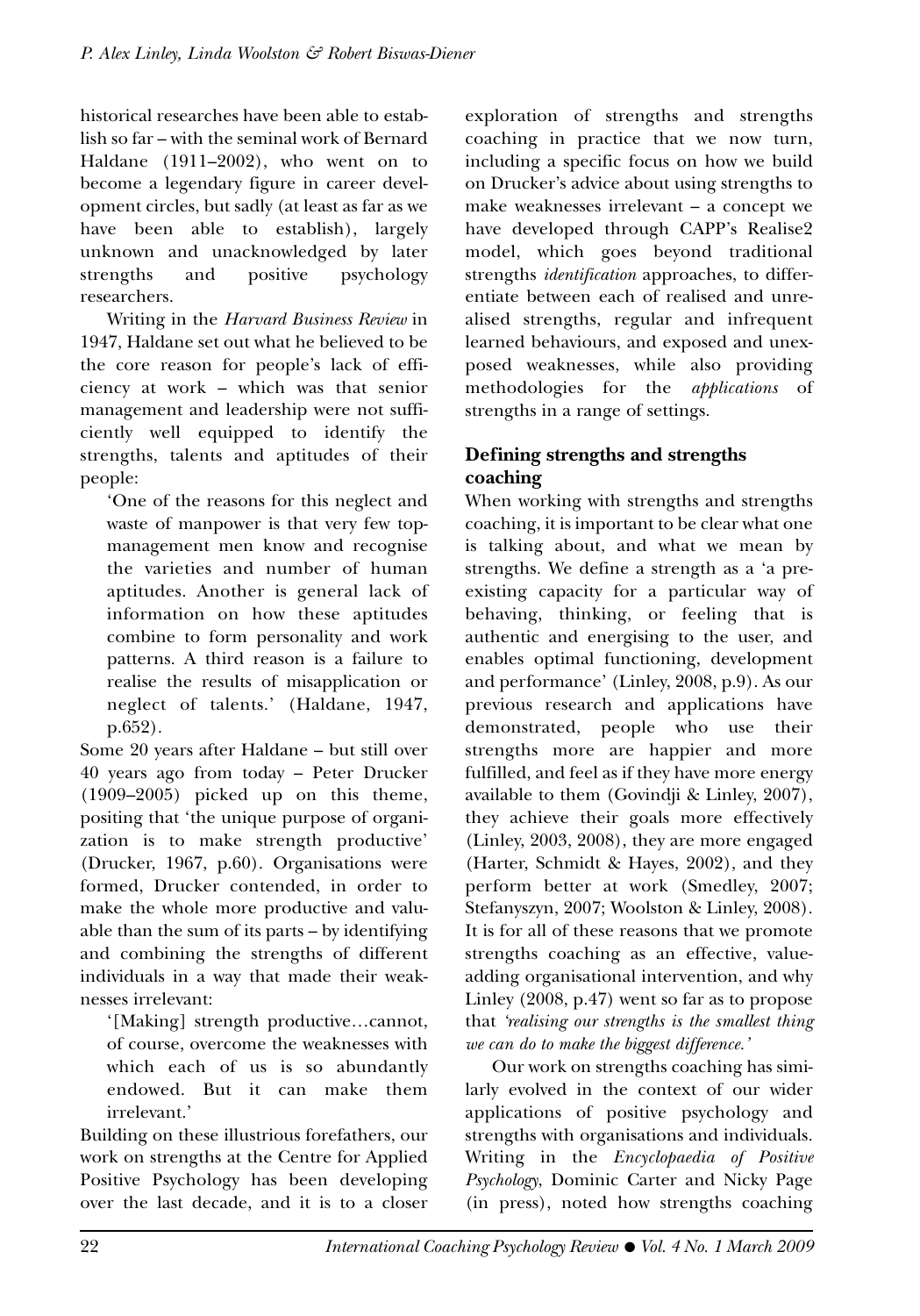could be understood both as an *approach* and as an *outcome*, describing it as being:

'concerned with facilitating the identification, use and development of strengths to enable optimal functioning, performance and development. It may be understood as an approach to coaching, where the focus is on achieving other goals through harnessing strengths, or it may be understood as an outcome of coaching, where the intention is for the coaching client to gain a better understanding of their strengths, or to develop particular strengths more fully. Most often, strengths coaching is a combination of both of these.'

## **An integrative understanding of strengths and weaknesses: The Realise2 model**

One of the key ways in which we work with strengths in our leadership coaching is through the use of CAPP's Realise2 model, which distinguishes between realised strengths, unrealised strengths, regular learned behaviours, infrequent learned behaviours, exposed weaknesses and unexposed weaknesses (see www.realise2.org).

*Realised strengths* are those strengths that you recognise and use regularly – but there can still be surprises here, in that there may be many things we have as strengths, but which we don't automatically recognise and accept as such (Kaplan, 1999). *Unrealised strengths* are those strengths that may be lying dormant in us, waiting for the opportunity to arise or for the right situation to call them forth (Lyons & Linley, 2008).

Regular learned behaviours are those activities that we do often and at which we may be very good, but which are not energising for us. Regular learned behaviours can present a real psychological trap of which we need to be aware, since we can do things regularly – and be asked to do them more – because we are good at doing them, yet to do so repeatedly over time would lead to an increasing sense of feeling disenfranchised and disengaged, because the critical

*energising* component is missing. *Infrequent learned behaviours* follow exactly the same pattern, with the exception that they are behaviours practiced less frequently and so – as long as they remain practiced infrequently – present a lesser risk to our psychological health and well-being.

*Exposed weaknesses* are those weaknesses that are out in the open and causing you problems. As we go on to explore below, these are the weaknesses that need to be most effectively managed to make them irrelevant. *Unexposed weaknesses* are those weaknesses that could trip you if the situation or context changed, but at the moment that are safely irrelevant to what you need to deliver. As long as they are kept that way, they can be safely ignored. But if the situation changes and they are pushed into the foreground (becoming exposed weaknesses) then they will need to be managed quickly and effectively if performance is not to be undermined – all of which provides fertile ground on which to work for the strengths coach.

With our coaching clients, we have found that this more comprehensive positioning of strengths, learned behaviours and weaknesses is well-received by senior leaders, who typically are fairly self-aware and have experienced a variety of psychometric personality assessments in the past as they have progressed up the leadership ladder, and as a result of which are familiar with a lot of what traditional assessment approaches can reveal to them. In contrast, the Realise2 approach provides a more holistic framework and tool for the identification, assessment and development of strengths, together with the identification, assessment and management of both learned behaviours and weaknesses.

The fact that we don't automatically gloss over weaknesses by calling them 'development areas,' but instead tackle them head on as weaknesses, as well as dealing with the traditionally confusing anomaly of learned behaviours (we're good at doing it but don't enjoy it and aren't energised by it), leads to a franker and more authentic conversation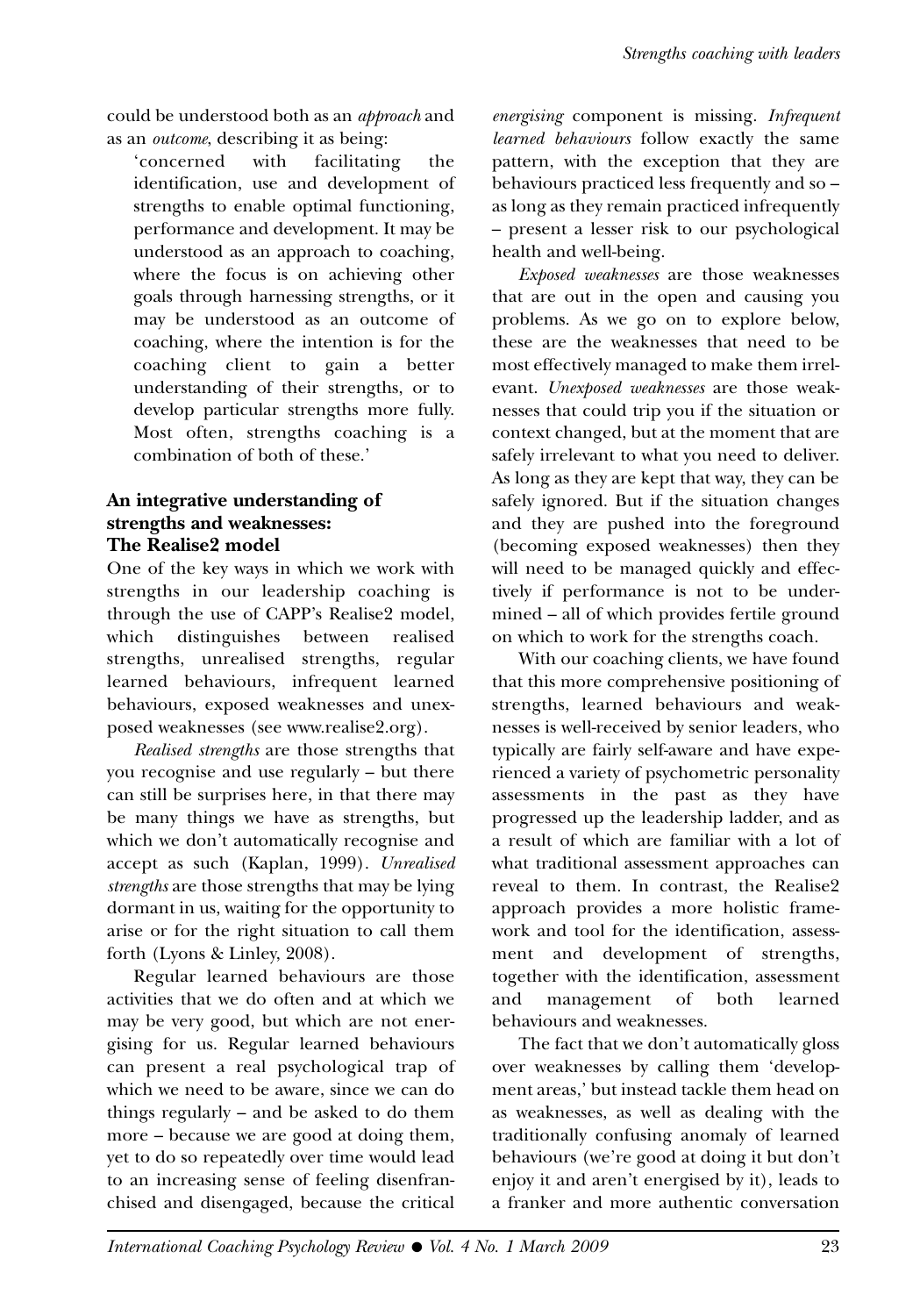with our clients, and one that is perfectly suited to coaching scenarios. Talking about weaknesses as weaknesses, and labelling them as such, enables a much more honest and open acceptance and ownership of the problem area, rendering it much more pliable through the weakness management interventions that we then work through with our senior leader coaching clients.

Building on the advice of Goffee and Jones (2006), we are very explicit in our work that leaders should be able to reveal weaknesses – appropriately – and then go on to make them irrelevant. By revealing weaknesses appropriately, leaders are exercising yet another example of their role as climate engineers. First, they are being authentic and setting a trend for honesty and openness

within their organisation, by which they enable and give others permission to do the same. Second, they are inviting help and support, since by acknowledging their own weaknesses and limitations, they are reaching out for others to step up and help them – a first step in complementary partnering or strengths-based teamworking as we go on to discuss below.

#### **Making weaknesses irrelevant**

Taking his lead from Drucker's (1967) advice that one should focus on making weaknesses irrelevant, Linley (2008, p.171) sets out how to go about doing so, providing a framework that we have used to great effect in our strengths coaching with senior leaders (see Figure 1).

## **Figure 1: The Making Weaknesses Irrelevant Decision Tree.**



Source: Linley, A. (2008). *Average to A+: Realising Strengths in Yourself and Others.* Coventry, UK: CAPP Press. Reproduced with permission of CAPP Press.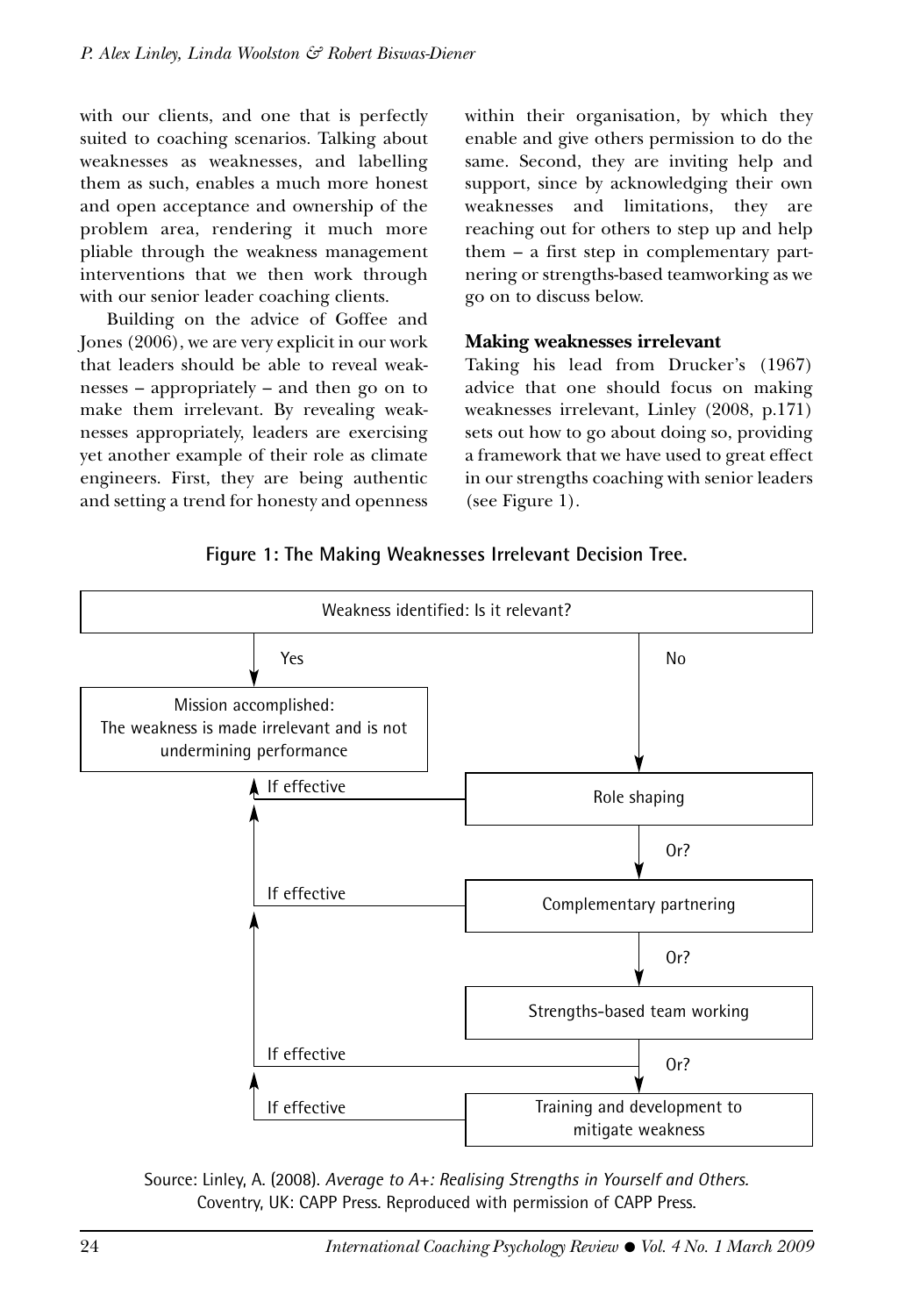*Case Study 1: Role shaping.* First, one should examine the leader's role. Is this something that they absolutely have to do, or can the role be shaped and crafted in such a way that the weakness-inducing activity is made irrelevant? For example, one client found himself deeply de-energised by the number of management meetings that he found he was required to attend, with the attendant bureaucracy and loss of time on other activities. One of his key strengths lay in his capacity for deep thought and analysis when he was able to create the space and time to be on his own, since this then enabled him to step back and look objectively at the bigger picture.

In doing so, this client was able to see that the way in which various business units were being reviewed was ineffectual and inefficient, and to make recommendations for changes to the review process as a result. These recommendations were accepted and led to a significant reduction in the number of management meetings required. In turn, this led to substantial savings in time, both for those who would have attended the meetings and also for all those who would have been involved in preparing the financial and management data to be reviewed at the meetings.

The strengths coaching also enabled this client to see more clearly what he was good at – specifically, thinking and analysing – and to find more time to do this, while also identifying those things that de-energised him and creatively finding ways to delegate these activities to others. Through his strengths coaching, the client not only increased his own contribution through finding the time for effective thinking, but also increased the amount of productive, value-adding time for many of his colleagues, resulting in the saving of many 10s of person-days over the course of a year.

It is important to acknowledge that with senior leaders such as this one, role shaping is something that will happen almost naturally, through the combination of autonomy, discretion and attention. By autonomy, we

refer to the fact that leaders are largely in charge of their own destiny and direction – and further, that of the organisation as a whole. By discretion, we refer to the fact that leaders – much more than almost any other employees – are able to choose what they spend their time on. By attention, we refer to the fact that leaders are similarly able to decide where they focus their attention – and, critically, that attentional focus will almost always be according to where their strengths and natural preferences lay, notwithstanding a concerted (but de-energising) effort to deliver other necessary outcomes (that may be calling on learned behaviours and/or weaknesses).

Of course, it is probably utopian to believe that it is always possible for a person – even a senior leader – to design their work in such a way that they are *only* ever working from their strengths. This being so, is there anything that can be done to make working from weaknesses more effective and less draining? Unfortunately, there is no 'magic bullet' solution for circumstances such as this.

In practice, however, we have often taken one of two approaches. First, we explore if the activity can be recast or redesigned in a way that it is playing to a different strength or strengths that the person may have. If the leader is not good on detail, but has to spend time doing detailed checking that cannot be passed off to someone else, explore if there is a Persistence strength upon which they can call. Reframing something as requiring Persistence (a strength they have) versus Detail (a learned behaviour at best, a weakness at worst) can enable a subtle yet powerful psychological shift. As strengths coaches, we can be highly effective in helping our clients to reframe their activities in this way where it is possible for them to do so.

Second, if even these sleights of mind are not possible, we recommend that the weakness-inducing activity is buffered by other activities that will recharge one's energy and engagement. Doing something that is enjoyable and fulfilling either side of something that is draining and disengaging provides a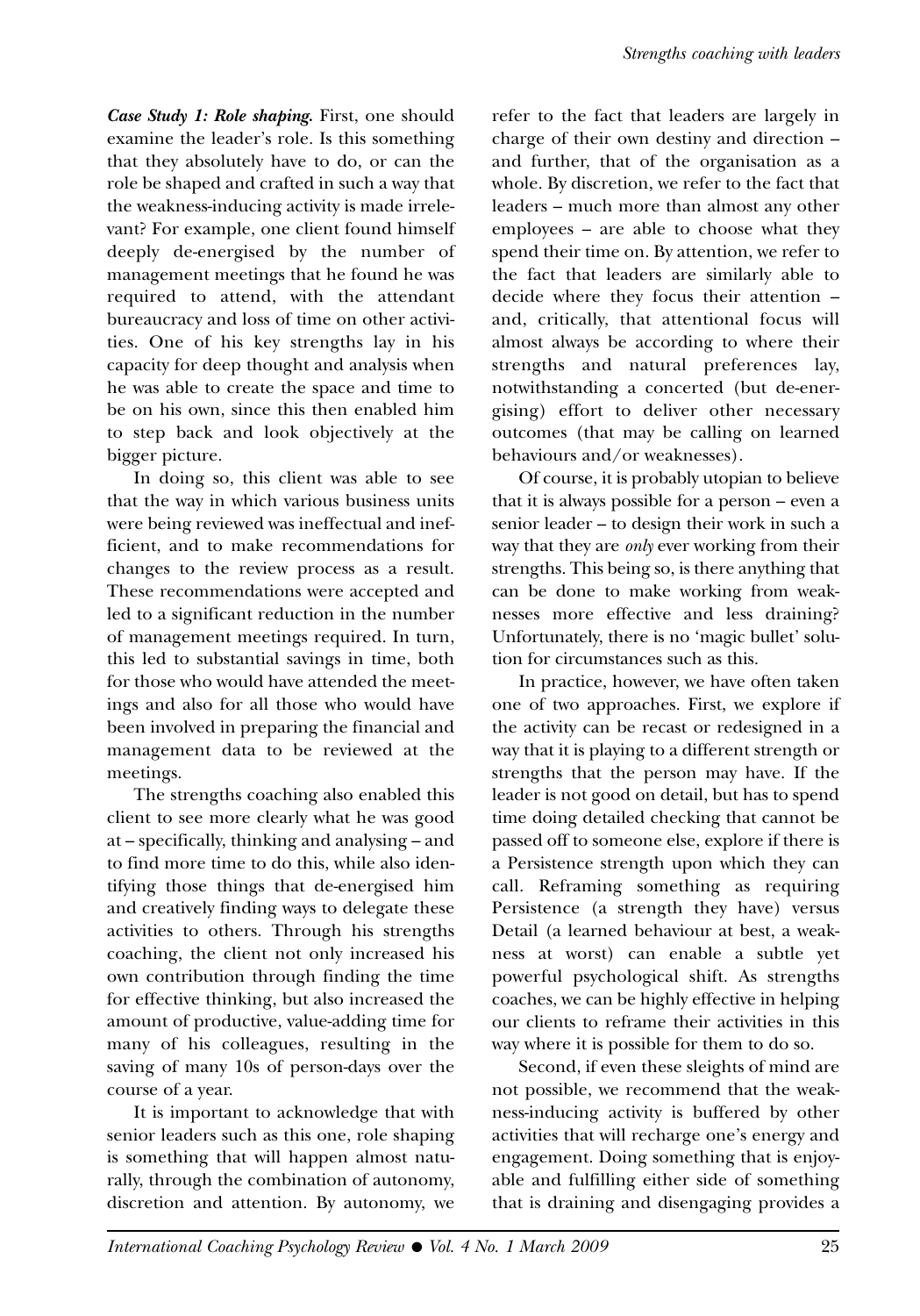way to counteract the negative impact of having to work from our weaknesses. These activities and approaches, whether they involve shaping our role or buffering our weaknesses, are effective not only for individual leaders themselves, but also for those people around them. Ideally, we should seek to find ways in which the strengths of one person may be used to buffer the weaknesses of another, as we explore next in relation to complementary partnering.

*Case Study 2: Complementary partnering.* Second, Linley (2008) suggested, one should look at the opportunity for complementary partnering in making weaknesses irrelevant. Directors and their PAs are often quintessential examples of complementary partnering, with many senior directors freely admitting – in private conversation at least! – that they would not know where to be, or what to do, without the steady, guiding hand of their PA to assist them.

One organisation with which we work had employed a superb negotiator and salesperson, but a superb negotiator and salesperson with a challenging flaw – he found it excruciating to complete the spreadsheets that were necessary to log and track his sales and negotiation activities. Many traditional organisations would have sent him on the requisite spreadsheet training course, with the attendant loss in motivation and morale as he worked through his spreadsheet issues. In contrast, this progressive organisation did quite the opposite. Recognising his value-add through sales and negotiation – this was the reason they had employed him – they simply hired an assistant who took care of the spreadsheets on his behalf, her strengths in Detail and Structure being used to complement his talent for sales and negotiation.

Far too often, organisations strive to create the mythical well-rounded individual who is good at everything, but serve only in crushing the potential brilliance of their leaders as they create stultifying mediocrity, while commending themselves on the fact that everyone has reached the minimum required standard of the organisational competency framework. But at what price?

Coaches have an important role to play in helping senior leaders stand up against the march of mediocrity that competence frameworks have spawned, countering them through a recognition that spikes of brilliance deliver far more value than does a marginal performance increase from slightly less than average to average. In this way, they will be helping to play their part in shifting organisations from their deficit-focused mindset to one that is better characterised by the abundance approach that informs positive psychology and coaching psychology, and which proffers the potential to transform working life and organisational performance (Linley, Harrington & Page, in press).

*Case Study 3: Strengths-based teamworking.* Third, taking complementary partnering a step further, its principles can be applied across an entire team – and as Drucker (1967, p.60) has argued, 'to make strength productive is the unique purpose of organization' – and, we extend, the unique purpose of teams. Working with senior leadership boards, we have been taking a strengths-based team coaching approach which we have evolved over the last three years. In essence, this involves ensuring a common understanding of strengths-based ways of working across the senior leadership team (SLT), identifying the strengths of that senior leadership team both as individuals and as a group, and then allocating roles and responsibilities according to those strengths. In an early assignment where we used this approach with BAE Systems, our intervention to identify the strengths of the SLT and then to allocate work according to those strengths led to significant advances in project delivery and the completion of a number of business-critical organisational change initiatives (see Smedley, 2007).

The team coaching intervention was focused very much on the enabling of strengths identification and recognition in individuals themselves as well as across the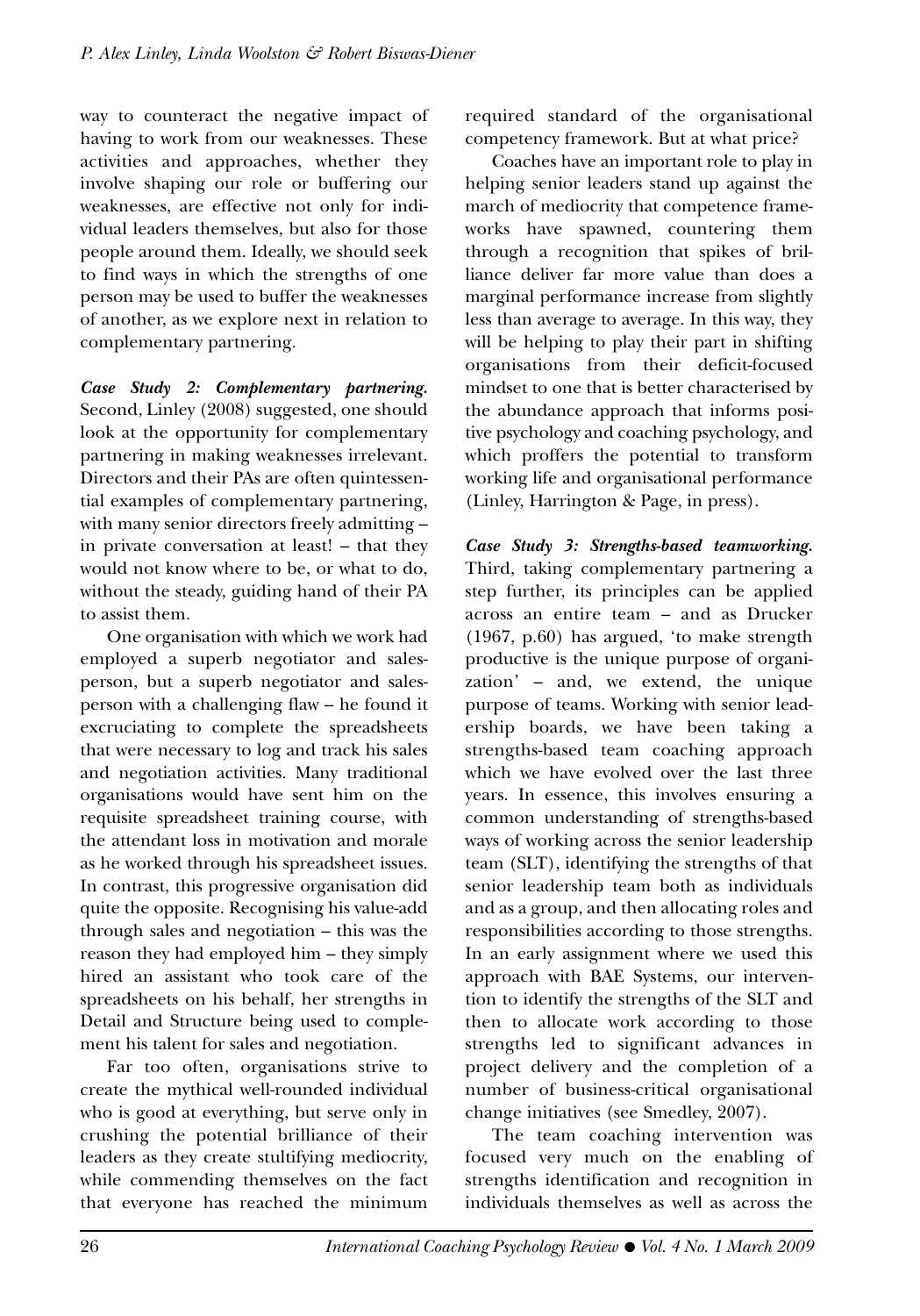wider team, and the creation of project pairings and teams according to strengths complementarities, leading to people working together who previously would not have done on a functional basis, but were now invited to do so on a strengths basis. On this basis, we were acting as what Clutterbuck (2007) would describe as an 'external team coach,' bringing a wider perspective to the process and interpersonal issues of the way in which the team could work together most effectively.

Fourth and finally in the 'Making Weaknesses Irrelevant' decision tree, Linley (2008, p.171; see Figure 1) recognises that there are some instances where none of these three strategies described so far can be applied. The role cannot be crafted differently, there is no one with whom one can partner, there is no wider team to share the burden – and still the weakness-inducing task must be overcome, the necessary output delivered. When this is the case, the coaching psychologist is presented with yet another opportunity to demonstrate the value of their practice, since when nothing else can make the weakness irrelevant, one is left with the need for training and development.

This training and development may take the form of coaching, skills training, behaviour modification, didactic instruction, or any number of other training and development interventions – but the essential point being to ensure that the weakness is developed so far as is necessary to make it irrelevant, such that it no longer undermines performance, rather than it being developed to the level of mastery that so many competency frameworks seem to demand, and which as such extract a heavy price from limited L&D budgets that would otherwise be better spent on turning good into brilliant through realising the strengths of the people and the organisation, rather than spending time fruitlessly on fixing weaknesses beyond the level to which they need to be fixed. Coaches and coaching psychologists can become powerful advocates of this new developmental focus in organisations, that of achieving high performance through understanding what works and building on it, rather than focusing on weakness and forever trying to plug the gaps.

## **Strengths under-played and over-played; Finding the Golden Mean**

Another recurrent theme in our strengths coaching with senior leaders – and a golden thread for the coach who is looking for a simple intervention that will have powerful developmental outcomes – is helping leaders to calibrate their readings of strengths in themselves, understanding more about strengths underplayed and strengths overplayed.

We have seen these themes in our work with so many leaders that we might hesitantly contend that – like the leader's role as climate engineer – they may constitute a major blind spot for the leader's otherwise vigilant eye. The evolution and development of leaders seems to render their vulnerability to strengths over- or under-played as almost inherent. Either leaders discount something they are good at because they simply don't recognise it in themselves, taking it for granted, or they take a strength too far because, thinking that this is what got them where they are today, they don't recognise the signals that the environment has changed and so need they. Essentially, as argued by Goffee and Jones (2006), leaders need to be excellent at situation sensing, knowing what is the right thing to do and when, a key part of which is ensuring the active calibration of their strengths.

'Versatile leadership' is the phrase used by Kaplan and Kaiser (2006) to convey this, making the case that we all tend to veer to one or other pole of any leadership dichotomy – with 'forceful-enabling' and 'strategic-operational' being the people and process parameters on which Kaplan and Kaiser focus. Quite simply, leaders who can do both – versatile leaders – perform much better than those who cannot – as the data show, leadership versatility predicts as much as 42 per cent of the variance in overall lead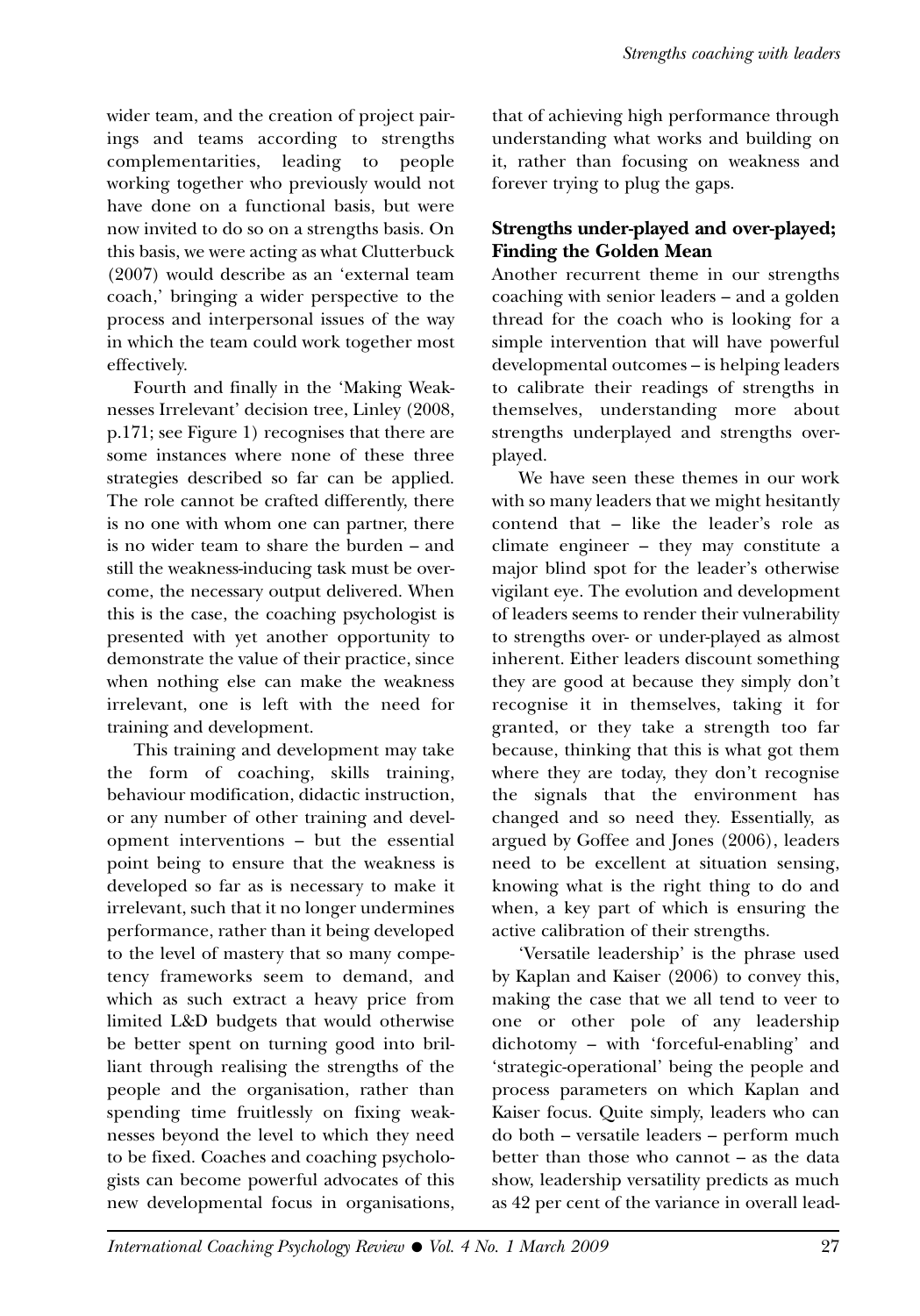ership effectiveness (Kaiser, Lindberg & Craig, 2007).

Tracing this idea of optimal balance back to Aristotle (1998), Linley (2008, p. 70) introduced the idea of the 'golden mean [of strengths use]: the right thing, to the right amount, in the right way, and at the right time.' By helping leaders both to appreciate and to apply this golden mean, coaches and coaching psychologists are mining a rich seam of powerful leadership development that enjoys the beautiful asymmetry of a simple intervention with profound effects.

*Case Study 4: Strengths over-played.* One client with whom we have worked provides an example of how he was able both to dial back on a strength when he was taking it too far, and how he was able to dial up a strength when he recognised he could be doing more with it. This particular coaching client has strengths in Incisive and Questioner – amongst many others – but these combined mean that he asks great questions that drive right to the heart of the matter. In one instance, he was questioning a junior colleague about a sensitive issue, and recognised that he was at risk of probing too far. Remembering the dangers of strengths overplayed, he dialled back and toned down his questioning, thereby achieving a positive outcome that would otherwise have been at risk.

In a contrasting example, working with a junior team as they grappled with a major systems problem, he was able to deploy his Questioner strength in tandem with his ability to solve problems, a strength we call Resolver. The result: an intervention with this junior team that not only solved the problem with which they were grappling, but in the process, he calculated, had saved the organisation more than £1,000,000 in costs (of course, this can only be his estimate, but it conveys the point) – and all as a consequence of his learning from coaching that sometimes one should 'turn up' a strength and do it more.

*Case Study 5: Appropriate work allocation.*  In another example of the valuable perspective that coaches can introduce through recognising strengths underplayed and overplayed, a coaching client was helped to shift his traditional view of work allocation that things should be divided equally. Having a small and specialist team – of two people – this leader had always divided the work equally between them – the problem being, he recognised in retrospect, that he did so without consideration for what that work involved or what their aptitudes were [one is reminded, notwithstanding our great respect for this leader, of Haldane's (1947) assessment about senior management and their (in)ability to identify the aptitudes of their people].

Through strengths coaching, his perspective and understanding shifted, such that he was able to develop a richer view of what was 'fair' in relation to work allocation, namely, first, that it was not unfair to allocate work differentially according to the strengths and abilities of different employees, and second, that it was entirely legitimate to ask a lot more from someone when they were operating from an area of strength. When people are working from their strengths, they are more energised and more effective, and so can be legitimately relied upon to achieve greater output than when they are being drained by working from their weaknesses.

#### **Strengths Coaching: A powerful approach with value-adding outcomes**

As we have demonstrated throughout this article, strengths coaching is both a powerful *approach* to coaching, whereby strengths are used more effectively in the attainment of goals, and a value-adding *outcome* of coaching, whereby the coaching is used to enable the realisation and development of an individual client's strengths. Applied to senior leaders, strengths coaching can be used both to develop individual leadership effectiveness and to enhance wider organisational capability, the former through the realisation of individual leaders' strengths,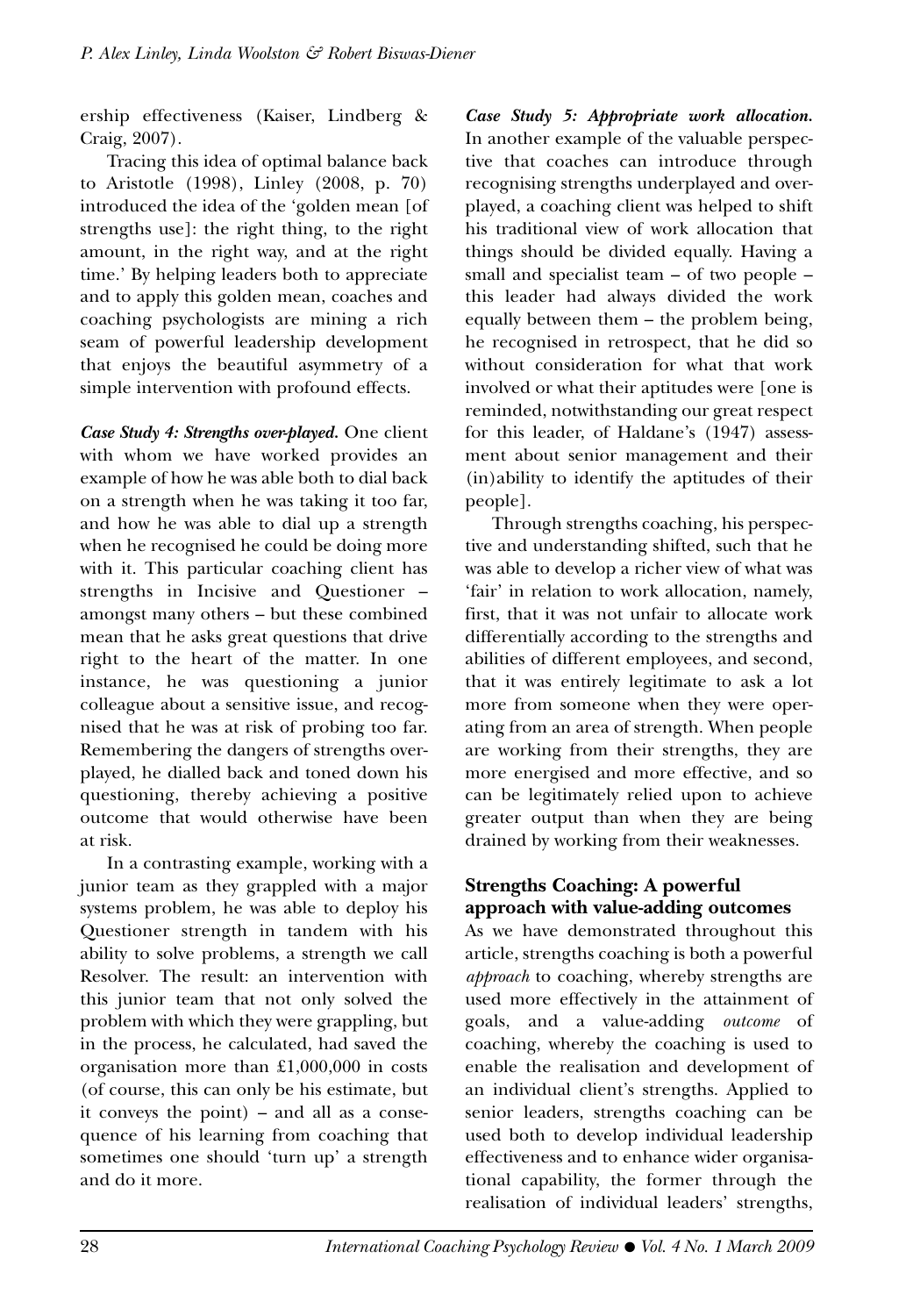and the latter through the identification and co-ordination of the strengths that exist throughout the organisation.

Given their unique role as organisational climate engineers, leaders have a tremendous power and a sobering responsibility for setting the corporate tone, establishing the 'way things are done around here.' As Ulrich (2008) contends for HR practitioners, we likewise believe that a core role of the coaching psychologist working in organisations can be 'to use their strengths to strengthen others' – particularly, we contend, the senior leadership population - who are then enabled to use their role as climate engineers positively and effectively in strengthening the organisation more broadly. By enabling leaders to realise strengths in themselves and others, strengths coaches can help leaders to unlock the best of what the people throughout the organisation have to offer, and thereby to guide the organisation to the higher plateaux of organisational performance to which all leaders aspire.

#### **References**

- Aristotle (1998). *The nicomachean ethics* [Trans. D. Ross]. Oxford: Oxford University Press.
- Biswas-Diener, R. & Dean, B. (2007). *Positive psychology coaching: Putting the science of happiness to work for your clients.* Hoboken, NJ: Wiley.
- Carter, D. & Page, N. (in press). Strengths coaching. In S.J. Lopez (Ed.), *The encyclopaedia of positive psychology.* Oxford: Blackwell.
- Clifton, D.O. & Anderson, E.C. (2002). *StrengthsQuest: Discover and develop your strengths in academics, career and beyond.* Washington, DC: Gallup Press.
- Clutterbuck, D. (2007). *Coaching the team at work.* London: Nicholas Brealey.
- Corporate Leadership Council (2002). *Performance management survey.* Washington, DC: Author.
- Drucker, P.F. (1967). *The effective executive.* London: Heinemann.
- Goffee, R. & Jones, G. (2006). *Why should anyone be led by you? What it takes to be an authentic leader.* Cambridge, MA: Harvard Business School Press.
- Govindji, R. & Linley, P.A. (2007). Strengths use, selfconcordance and well-being: Implications for strengths coaching and coaching psychologists. *International Coaching Psychology Review, 2*(2), 143–153.

**The authors P. Alex Linley, Linda Woolston & Robert Biswas-Diener** Centre for Applied Positive Psychology.

#### **Correspondence P. Alex Linley, PhD,**

Centre for Applied Positive Psychology, The Venture Centre, University of Warwick Science Park, Coventry, CV4 7EZ, United Kingdom. E-mail: alex@cappeu.org

- Haldane, B. (1947). A pattern for executive placement. *Harvard Business Review, 25*(4a), 652–663.
- Harter, J.K., Schmidt, F.L. & Hayes, T.L. (2002). Business-unit-level relationship between employee satisfaction, employee engagement, and business outcomes: A meta-analysis. *Journal of Applied Psychology, 87*, 268–279.
- Hogan, R. (2007). *Personality and the fate of organizations.* Mahwah, NJ: Erlbaum.
- Kaiser, R.B., Lindberg, J.T. & Craig, S.B. (2007). Assessing the flexibility of managers: A comparison of methods. *International Journal of Selection and Assessment, 16*, 40–55.
- Kaplan, R.E. (1999). *Internalizing strengths: An overlooked way of overcoming weaknesses in managers.* Greensboro, NC: Center for Creative Leadership.
- Kaplan, R.E. & Kaiser, R.B. (2006). *The versatile leader: Make the most of your strengths – without overdoing it.* San Francisco: Pfeiffer.
- Linley, P.A. (2003). *Unpublished data set VIA strengths and goals.* University of Leicester, UK.
- Linley, P.A. (2008). *Average to A+: Realising strengths in yourself and others.* Coventry, UK: CAPP Press.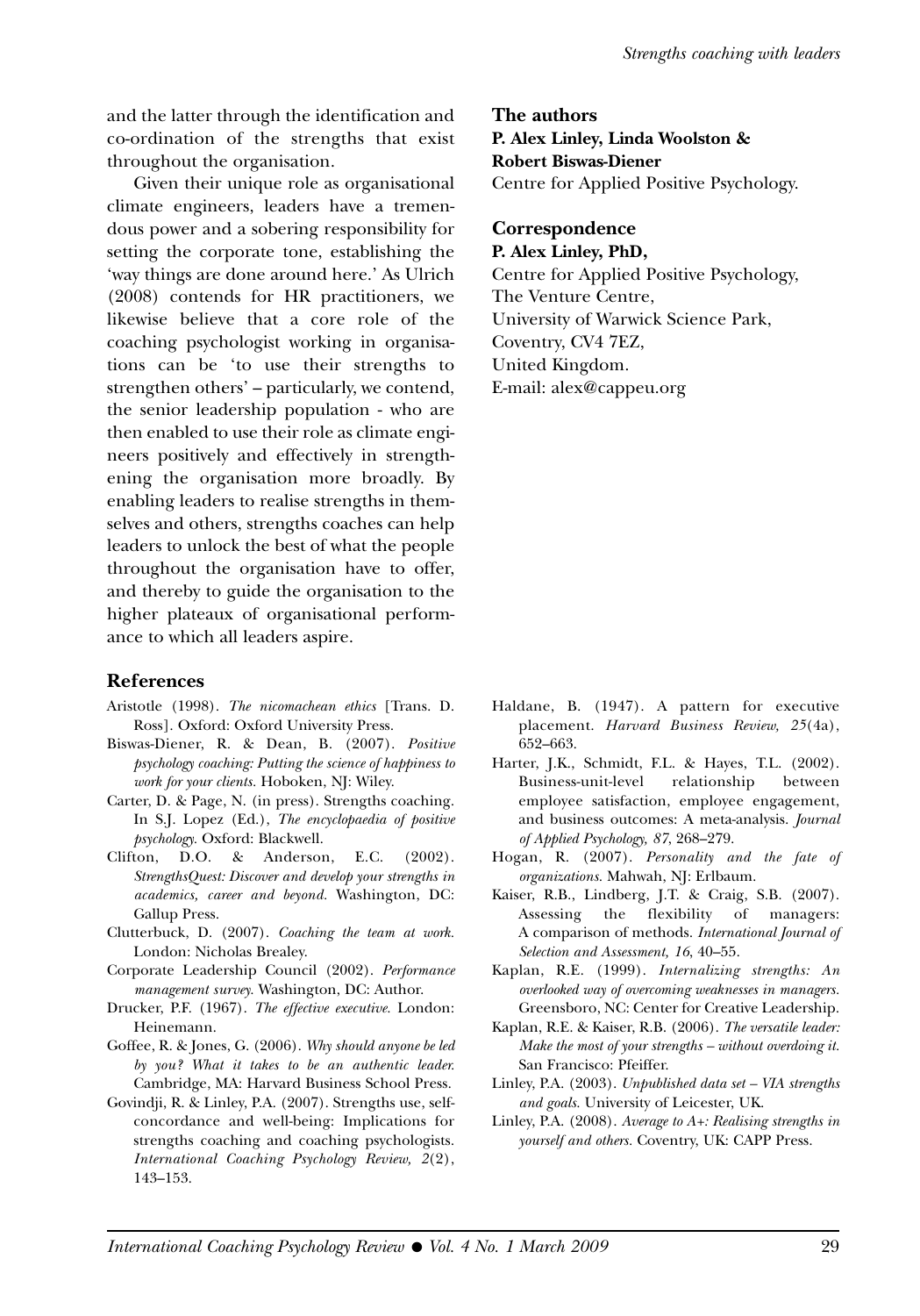- Linley, P.A. & Harrington, S. (2005). Positive psychology and coaching psychology: Perspectives on integration. *The Coaching Psychologist, 1*(1), 13–14.
- Linley, P.A. & Harrington, S. (2006). Strengths coaching: A potential-guided approach to coaching psychology. *International Coaching Psychology Review, 1*(1), 37–46.
- Linley, P.A., Harrington, S. & Page, N. (in press). Finding the positive in the world of work. In P.A. Linley, S. Harrington & N. Page (Eds.). *Oxford handbook of positive psychology and work.* New York: Oxford University Press.
- Linley, P.A., Maltby, J., Wood, A.M., Joseph, S., Harrington, S., Peterson, C., Park, N. & Seligman, M.E.P. (2007). Character strengths in the United Kingdom: The VIA Inventory of Strengths. *Personality and Individual Differences, 43*, 341–351.
- Lyons, L.S. & Linley, P.A. (2008). Situational strengths: A strategic approach linking personal capability to corporate success. *Organisations and People, 15*(2), 4–11.
- Morris, D. & Garrett, J. (in press). Strengths: Your leading edge. In P.A. Linley, S. Harrington, & N.J. Page (Eds.), *Oxford handbook of positive psychology and work.* New York: Oxford University Press.
- Naumann, S.E. & Bennett, N. (2000). A case for procedural justice climate: Development and test of a multilevel model. *Academy of Management Journal, 43*, 881–889.
- O'Toole, J. (2008). Speaking truth to power. In W. Bennis, D. Goleman & J. O'Toole (Eds.), *Transparency: How leaders create a culture of candor* (pp.45–91). San Francisco, CA: Jossey-Bass.
- Peterson, C. & Seligman, M.E.P. (2004). *Character strengths and virtues: A handbook and classification.* New York: Oxford University Press.
- Rath, T. (2007). *StrengthsFinder 2.0.* New York: Gallup Press.
- Smedley, T. (2007). The powers that BAE. *People Management, 13*(22), 40–43.
- Stefanyszyn, K. (2007). Norwich Union changes focus from competencies to strengths. *Strategic HR Review, 7*, 10–11.
- Ulrich, D. (2008). Use your strengths to strengthen others. *Workforce Management, 87*(5), 28–29.
- Woolston, L. & Linley, P.A. (2008, Autumn). Strengths coaching at work. *People and Organisations at Work*, 8–10.